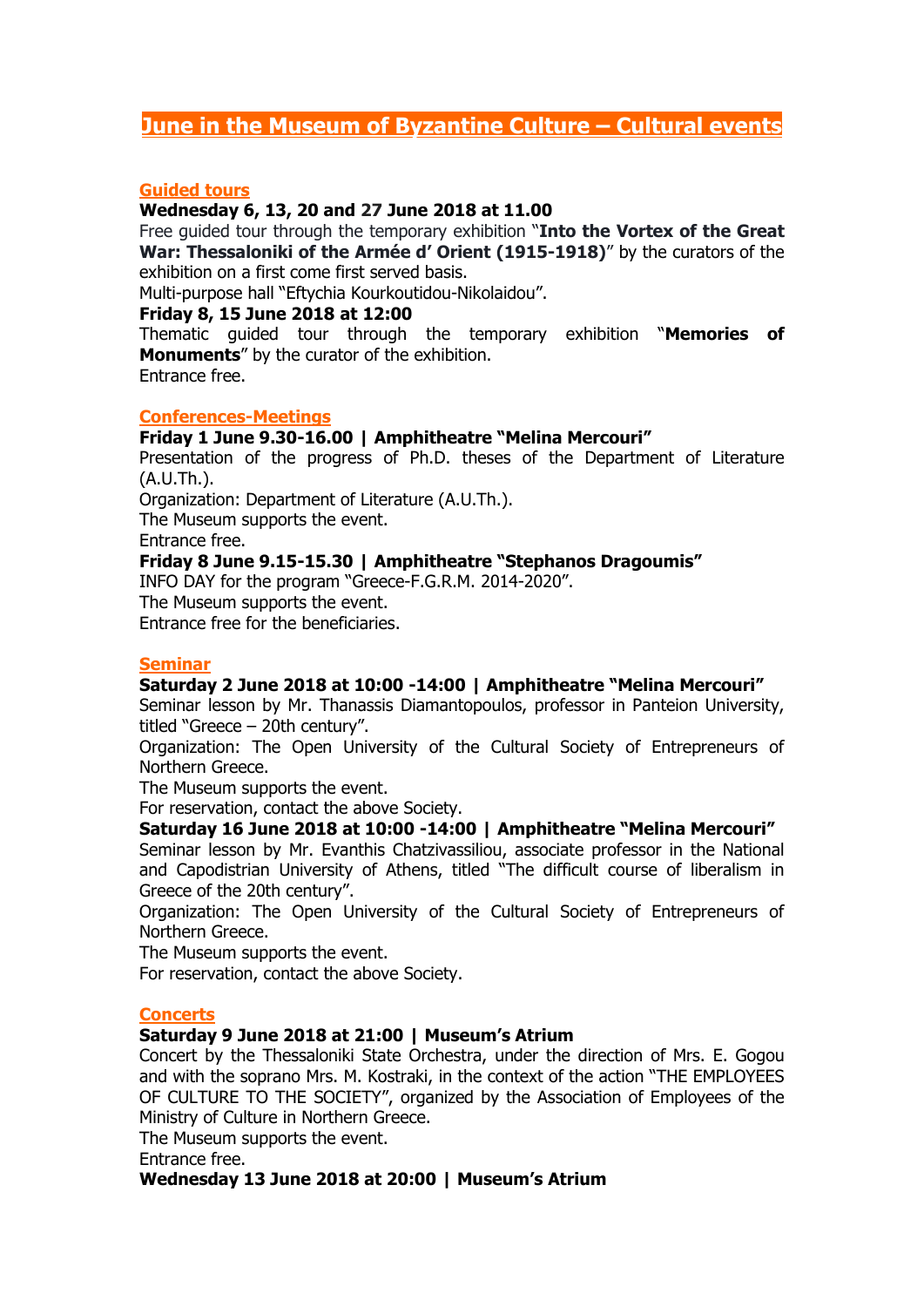5th Meeting of Choirs. Choir «Les Vocalistes De Kalamari» Choir of Epanomi Cultural Association Choir of the Association «The Friends of the Museum of Byzantine Culture» The Museum supports the event. Entrance free.

### **International Day of Museums 2018 – "Museums and (inter)networks. New approaches, new public"**

The Museum of Byzantine Culture, in the context of the International Day of Museums 2018, organized by ICOM, invites its digital friends cordially to send photos from their personal and family records, which show monuments and inhabitants or visitors of the city. The photos to be selected will constitute an online exhibition to be posted on the Museum's website http://www.mbp.gr/

The sending of the photos and of the explanatory comments, which must accompany them, will be made to the address [info@mbp.gr](mailto:info@mbp.gr)

### **Friday 18 May 2018 – 18 June 2018**

"Monuments and Faces". Online exhibition on the Museum's website, which will present photos, depicting monuments and residents of Thessaloniki in the first half of the 20th century. The photos will be sent to the Museum by their owners at [info@mbp.gr](mailto:info@mbp.gr)

#### **Green Cultural Routes**

**Friday 8 June 2018, 11.00: thematic guided tour through the Museum's galleries.** The guided tour aims at the promotion of the presence of the plant world on items of the permanent exhibition and it is held by an archaeologist of the Museum. Visitors will watch the shape and symbolism of the plants in the art of Byzantines through the items of the permanent exhibition.

**Sunday 10 June 2018, 11.00: thematic guided tour through the Museum's galleries.** The guided tour aims at the promotion of the presence of the plant world on items of the permanent exhibition and it is held by an archaeologist of the Museum. Visitors will watch the shape and symbolism of the plants in the art of Byzantines through the items of the permanent exhibition. The guided tour will be completed with the distribution of seasonal plants, in cooperation with the Municipality of Thessaloniki.

**For the participants in the events the entrance to the Museum will be free.**

### **Opening of a temporary exhibition**

#### **Wednesday 27 June 2018**

Opening of the painting exhibition of N. Sfikas, titled "**Alfonso teaches Bronstein**" in the wing of temporary exhibitions "Kyriakos Krokos". Entrance free.

**Exhibition duration: 27 June – 2 September 2018**

# **Opening of a travelling exhibition**

#### **Friday 8 June 2018 at 21:30**

Opening of the travelling photography exhibition, titled "**Hagia Sophia of the Fossati brothers**", in the Folklore Museum of the town of Nikiti in the Chalkidiki peninsula. The exhibition is a production of the Museum of Byzantine Culture. **Exhibition duration until 30 September 2018.**